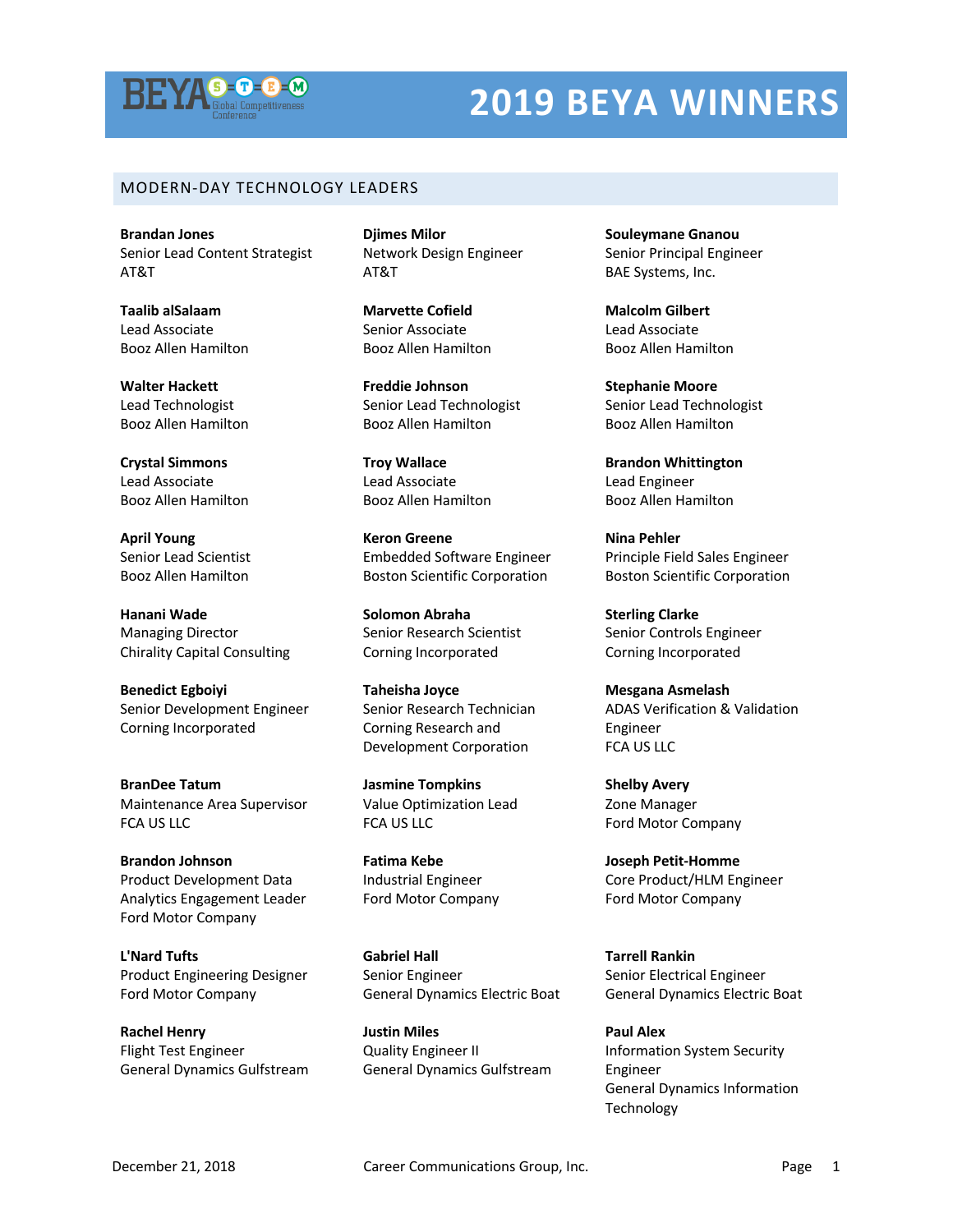

**Zohaib Anjum** Senior Software Engineer General Dynamics Information **Technology** 

**Jake Clay** Principal Engineer General Dynamics Information **Technology** 

**Deon Gee** Systems Architect/Developer General Dynamics Information Technology

**Robert Smith** Senior Principal Program Analyst General Dynamics Information **Technology** 

**Carla Carter** Advanced Systems Engineer General Dynamics Mission Systems

**Chrystal Caldwell** Master Process Document Supervisor General Motors

**Anthony Davis** Global Architecture Lead General Motors

**Toya Jackson** Director Manufacturing Engineering General Motors

**Kareem Maine** Assistant Plant Manager General Motors

**Deba Ohuoba** Manufacturing Engineering IT Team Lead General Motors

#### **Vincent Bond**

Senior Principal Engineer, Systems General Dynamics Information Technology

**Amber Dolberry** Principal Network Engineer General Dynamics Information Technology

**Alfred (Al) Knight** Senior Software Engineer General Dynamics Information Technology

**Kelvin Spencer** Principal Software Engineer General Dynamics Information Technology

**Sara Ali** Manufacturing Planning Administrator General Motors

**Albert Collins** Body Shop Industrial Engineer General Motors

**Patrcia Farley** Quality Manager General Motors

**McKinley James** General Assembly Area Manager General Motors

**Wendy McCluney** Superintendent Progressive Presses General Motors

**Leigh Parrott** Program Quality Manager General Motors

**Michelle Bullock**

Senior Information Security Manager General Dynamics Information Technology

**Nathaniel Fuller** Senior Principal Engineer General Dynamics Information **Technology** 

**Laurie Preston** Information Security Analyst General Dynamics Information Technology

**Travaris Washington** Senior Systems Administrator General Dynamics Information Technology

**Shanda Brooks** Senior Development Manager General Motors

**Tierney Daniels** Process Engineer General Motors

**Cheryl Greer** Engineering Business Manager General Motors

**Samwel Machiri** Industrial Engineer General Motors

**Claudean McCroskey** Program Manager, Global Connected Customer General Motors

**Sean Slade** Resident Product Engineer General Motors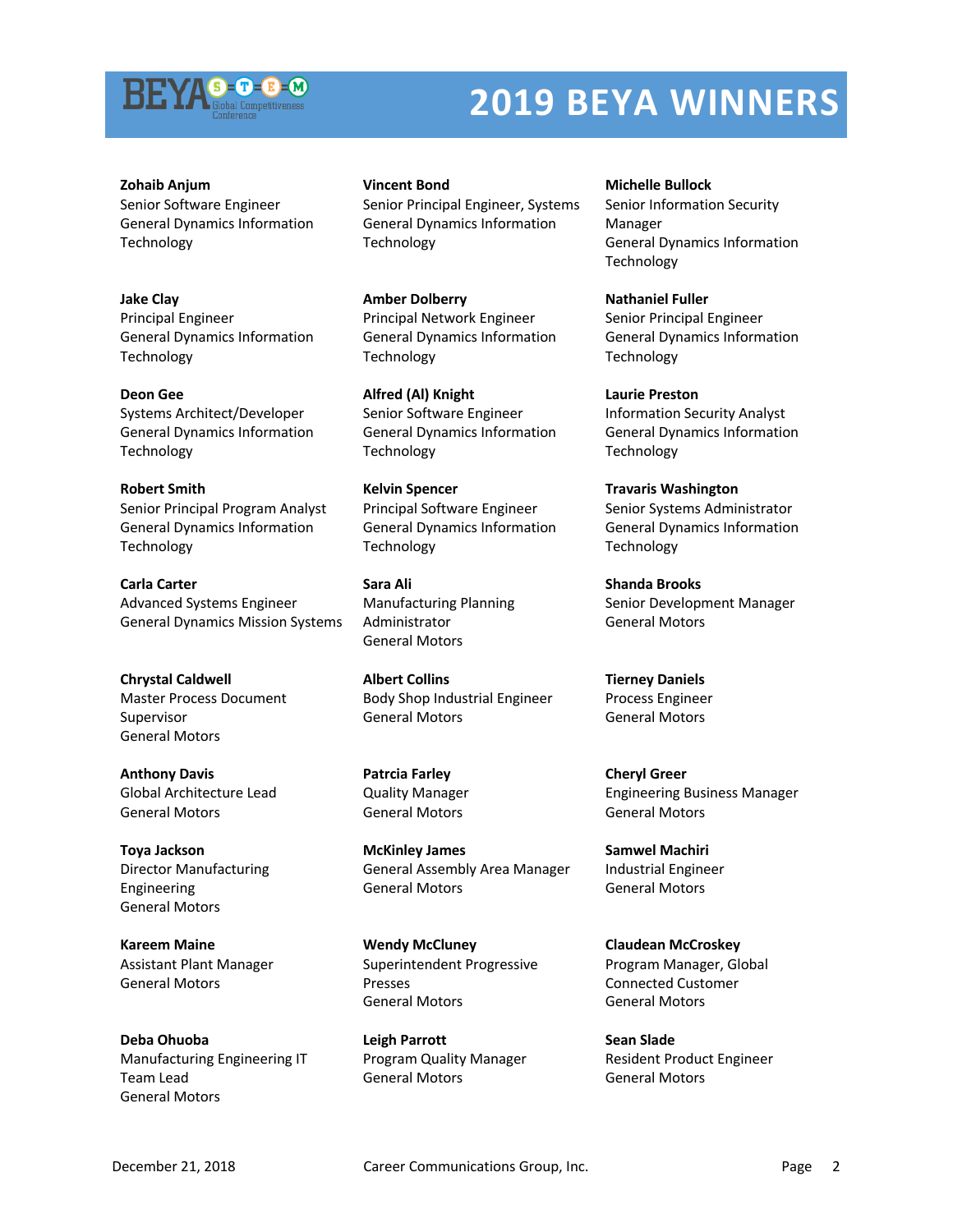

**Sonya Vento** Middleware Engineer General Motors

**Omar Almejo** Material Analyst Gulfstream Aerospace Corporation

**Christopher Booth** Project Engineer Gulfstream Aerospace Corporation

**Anette Celaya** Electrical Design Engineer Gulfstream Aerospace Corporation

**Andries de Jager** Technical Specialist III Gulfstream Aerospace Corporation

**Miguel Fisher** Operations Leader Gulfstream Aerospace Corporation

**Laura Gonzalez** Import Export Leader Gulfstream Aerospace Corporation

**Bibiana Hernandez** Materials and Processes Engineer Gulfstream Aerospace Corporation

**Jose Rafael Llanes** Design Engineer Gulfstream Aerospace Corporation

**Mario Maciel** Manufacturing Technologies Leader Gulfstream Aerospace Corporation

**Laura Mascareño** ME Planner III Gulfstream Aerospace Corporation **Holly Wendt** Transformational Contact Center Manager General Motors

**Edgar Amador** Quality Leader Supervisor Gulfstream Aerospace Corporation

**Christian Caballero** Quality Engineer Gulfstream Aerospace Corporation

**Erica Cervantes** Manufacturing Engineer Gulfstream Aerospace Corporation

**Johana Duran** Operations Leader Gulfstream Aerospace Corporation

**Marcos Flores** ME Planning Engineer Gulfstream Aerospace Corporation

**Juan Gradilla** Operations Leader Gulfstream Aerospace Corporation

**Efrain Huape** Manufacturing Technologies Manager Gulfstream Aerospace Corporation

**Elizabeth Lopez** Structures MRB Engineer Gulfstream Aerospace Corporation

**Martha Marquez** Maintenance Engineer Gulfstream Aerospace Corporation

**Israel Moreno** Quality Engineer Level III Gulfstream Aerospace Corporation

**Terriance Woodard** IT Solutions Architect, Global Propulsion Solutions General Motors

**Elga Arguelles** Design Engineer Gulfstream Aerospace Corporation

**Everardo Castañeda** Operations Manager Gulfstream Aerospace Corporation

**Ricardo Curiel** Materials Planning Specialist Gulfstream Aerospace Corporation

**Ana Espinoza** Operations Leader Gulfstream Aerospace Corporation

**Rocio Franco** Electrical Design Engineer Gulfstream Aerospace Corporation

**Gabriela Gutierrez** Materials Planning Leader Gulfstream Aerospace Corporation

**Alba Juarez** Maintenance Engineer Gulfstream Aerospace Corporation

**Everardo Lopez** Maintenance Leader Gulfstream Aerospace Corporation

**Ulises Martinez** Operations Leader Gulfstream Aerospace Corporation

**Carmen Muller** Planning Engineer Gulfstream Aerospace Corporation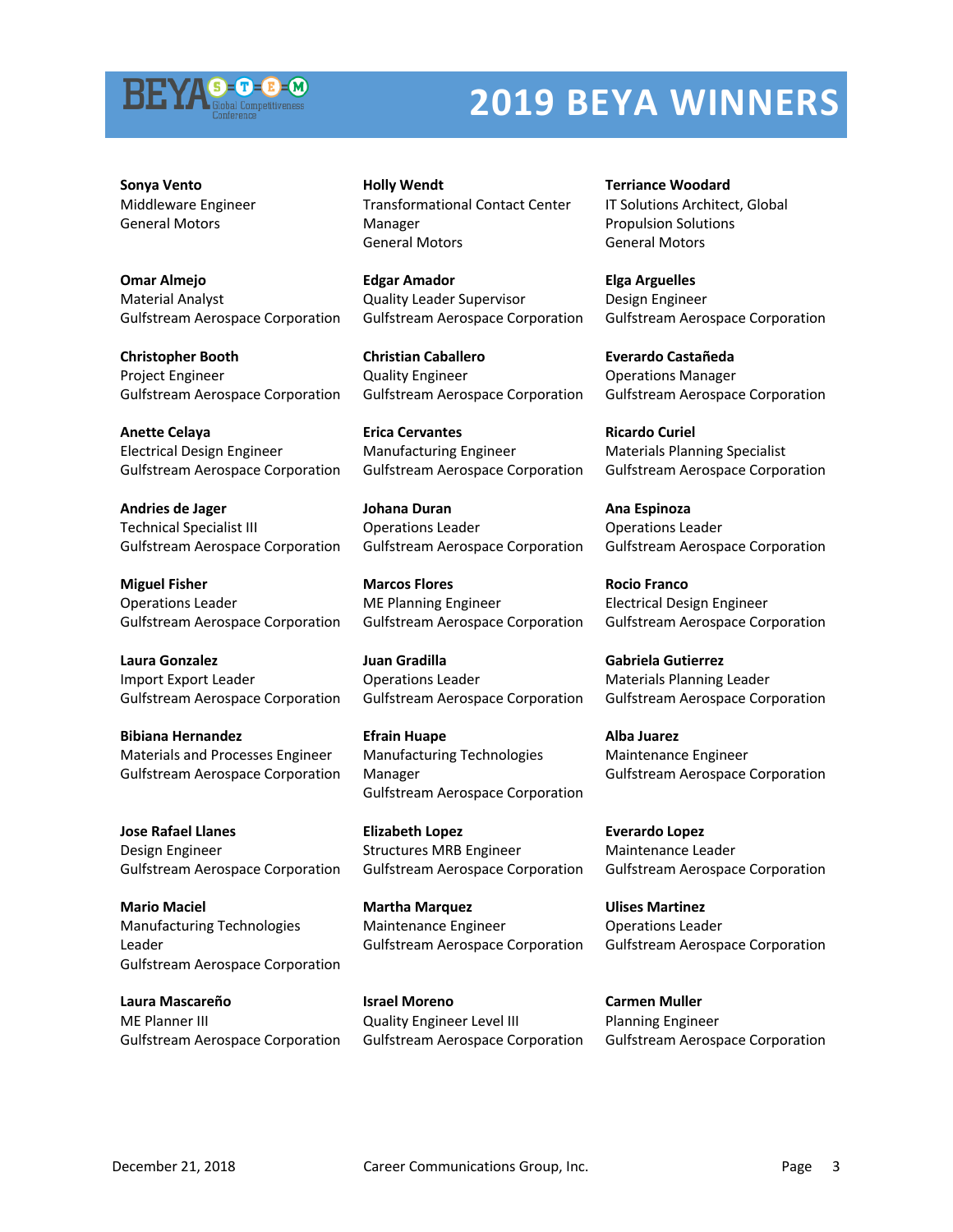

**Leopoldo Nava** Manufacturing Technologies Leader Gulfstream Aerospace Corporation

**Daniela Ortiz** CNC Programming Engineer Gulfstream Aerospace Corporation

**Nayely Perez** ME II Gulfstream Aerospace Corporation

**Yuliana Rodriguez** ME Planner III Gulfstream Aerospace Corporation

**John Schober** Technical Specialist III Gulfstream Aerospace Corporation

**Rufus Young** Project Engineer II Gulfstream Aerospace Corporation

**Eddie Ireland** Electrical Engineer 3 Huntington Ingalls Industries

**Ernestine Thompson** Engineering Manager 2 Huntington Ingalls Industries

**Scott Ball** Network Administrator Leidos

**Merinda Elliott-James** Software Quality Engineer Leidos

**Lynda Vidot** Lead Business Analyst Leidos

**Marco Ochoa** Tooling Engineer Gulfstream Aerospace Corporation

**Mayra Ortiz** Production Control Leader Gulfstream Aerospace Corporation

**Maria Ramirez** ME Planning III Gulfstream Aerospace Corporation

**Jaime Ruelas** Manufacturing Engineer III Gulfstream Aerospace Corporation

**Rogelio Vazquez** Electrical Design Engineer Gulfstream Aerospace Corporation

**Roclun Barber** Engineer Test Operations 1 Huntington Ingalls Industries

**Ashlei Owens** IT Systems Engineer II Huntington Ingalls Industries

**Dominique Wilson** Electrical Engineer Huntington Ingalls Industries

**George Boone** Unified Communications Engineering Manager Leidos

**Quana Frost** Security Engineering Team Capability Lead / Scrum Master Leidos

**Tedena Wheeler** Business Manager Leidos

**Silvestre Ontiveros** Maintenance Engineer Gulfstream Aerospace Corporation

**Adriana Parada** ME Planning III Gulfstream Aerospace Corporation

**Paulina Rios** Planning Engineer Gulfstream Aerospace Corporation

**Angel Sanchez** Operations Leader Gulfstream Aerospace Corporation

**Cynthia Yepiz** Quality Engineer Gulfstream Aerospace Corporation

**David Elliott** Electrical Engineer 4 Huntington Ingalls Industries

**Ronald Ryes** Electrical Engineer 3 Huntington Ingalls Industries

**Derek Jean-Baptiste** Managing Director, Machine Learning Engineering, Corporate Technology JP Morgan Chase & Co.

**Clayton Crosby** Program Manager Leidos

**LaCresha Nelson** IT Program Associate Manager Leidos

**Vonda Williams** Cyber Security Engineer Leidos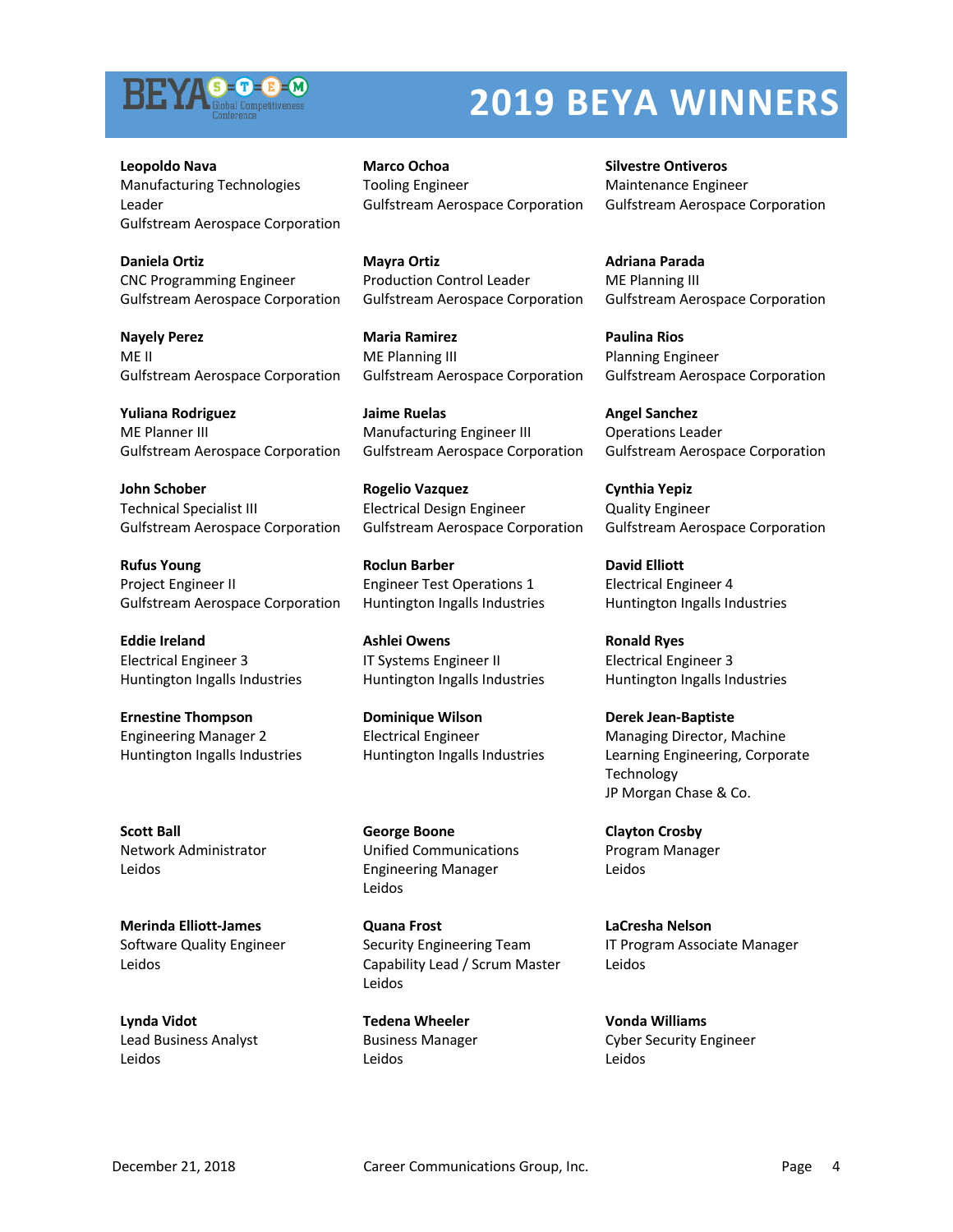

**Anthony Banks** Lockheed Martin Fellow - Lead Corporate Ergonomist Lockheed Martin Corporation

**Kasey Buggs** QA Engineering Associate Manager Lockheed Martin Corporation

**Amsalu Gedamu** System Integration and Test Engineer Senior Lockheed Martin Corporation

**Safeyah Hassman** Manager, F-35 Air Systems Integration- Technical Solutions Lockheed Martin Corporation

**Tabetha Keys** Materials and Process Engineer Lockheed Martin Corporation

**Gregory Sanders** Chief of Flight Test, 53K Lockheed Martin Corporation

**Dwaine Wint** Senior Project Engineer Lockheed Martin Corporation

**Kyle Anderson** Hydraulic Fluid Systems Integration Team Lead (SIT) Naval Sea Systems Command

**Laurent Simon** Vice Provost - Undergraduate Studies New Jersey Institute of Technology

**Michelle Hawkins** Severe, Fire, Public, and Winter Weather Services Branch Chief NOAA's National Weather Service

**Naomie Baptiste** Program Management Senior Subcontract Manager Lockheed Martin Corporation

**Aaron Daniels** Senior Design Engineer Lockheed Martin Corporation

**Demetria Hall** Hardware Engineer Staff Lockheed Martin Corporation

**Donnell Jordan** Systems Engineering Manager Lockheed Martin Corporation

**Charles Ladday** Systems Engineer Lockheed Martin Corporation

**Courtney Smith** Systems Engineer Lockheed Martin Corporation

**Marcus Johnson** Deputy Project Manager NASA Ames Research Center

**Theotis Williams** Director, Air Vehicle/Rotary Wing/Drivetrain Division Naval Support Systems Command (NAVSUP) WSS

**Lonnie Gonsalves** Environmental Scientist/Portfolio Manager NOAA's National Ocean Service

**John Moore** Meteorologist NOAA's National Weather Service **Jeremy Brown** Senior Systems Engineer Lockheed Martin Corporation

**Brandon Francis** Systems Integration and Test Engineering Staff Lockheed Martin Corporation

**Tiffany Haskins** Environment, Health & Safety Engineering Associate Manager Lockheed Martin Corporation

**Michon Jordan** Software Engineer Staff Lockheed Martin Corporation

**Dafina Monsanto** Electrical Engineering Associate Manager Lockheed Martin Corporation

**Tonesha Smith** Systems Engineer Associate Manager Lockheed Martin Corporation

**Howard Conyers** AST, Structural Dynamics NASA John C. Stennis Space Center

**Reginald Brown** Combat Systems Test & Evaluation Branch Manager Naval Surface Warfare Center, Port Hueneme Division

**Terence Lynch** Management and Program Analyst NOAA's National Ocean Service

**Warrick Moran** IT Specialist / Software Engineer / Project Manager NOAA's National Weather Service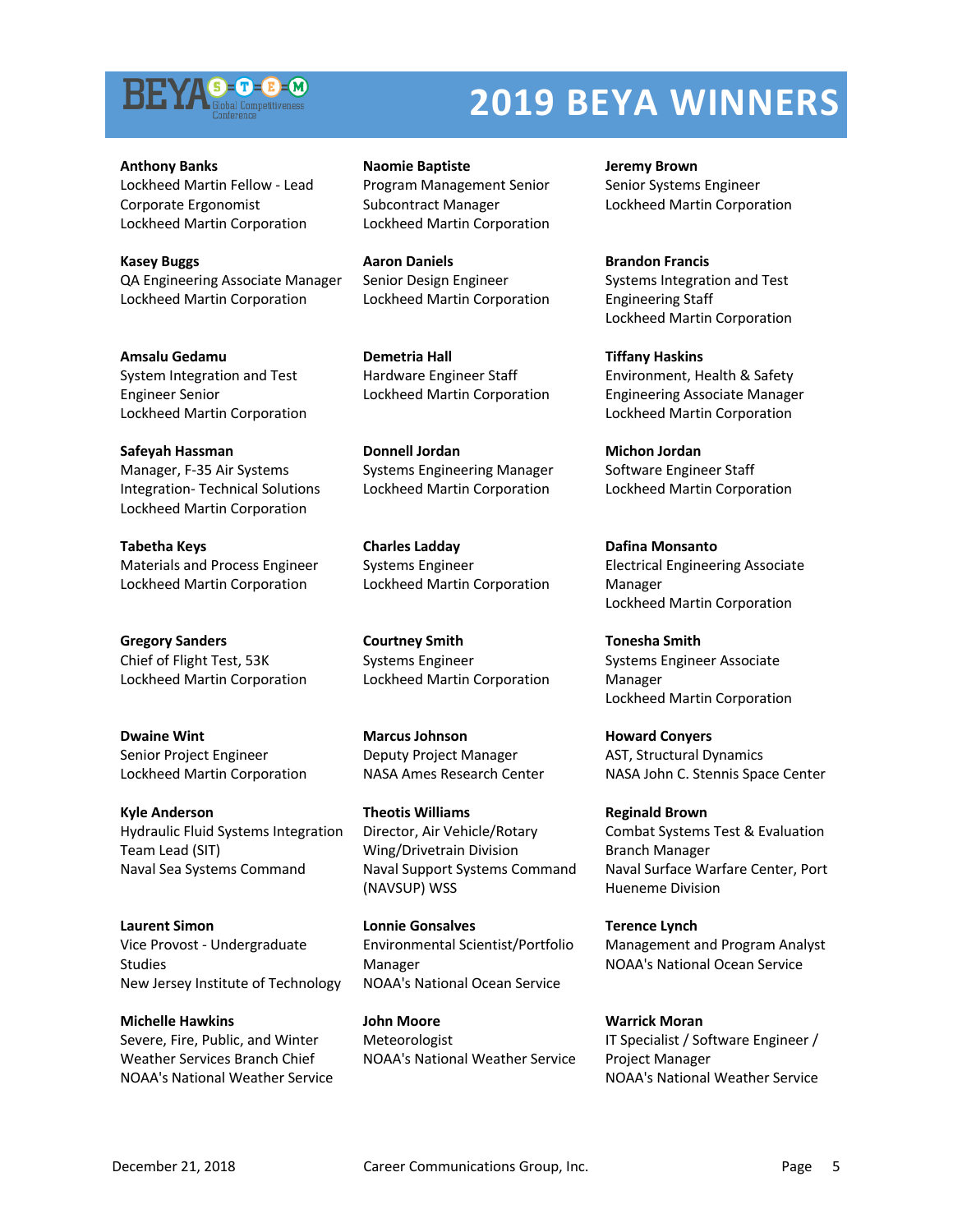

**Reginald Ready** Senior Duty Meteorologist NOAA's National Weather Service

**Brad Douglas** Classified IT Manager Northrop Grumman Corporation

**Anwar Kittrell** Systems Engineer Northrop Grumman Corporation

**Teddy Sedalor** Structural Engineer Northrop Grumman Corporation

**Melanie Tolbert** Systems Engineer II Northrop Grumman Corporation

**Jeffrey Feaster** Deputy Head, Sensors and Sonar Systems Department NUWC Division Newport

**Felicia Daniel** Manager III Engineering Raytheon Company

**Ogechi Ibe** Senior Systems Engineer Raytheon Company

**Claudeliah Roze** Senior Systems Engineer II Raytheon Company

**Newton Campbell** Senior Principal Solutions Architect SAIC

**Ibrahim Suberu** ADNS Shore Network Systems Engineering Space and Naval Warfare Systems Center Pacific (SSC Pacific)

**Akeem Anthony** Software Development Analyst Northrop Grumman Corporation

**Malika Grayson** Future Technical Leader - Systems Engineer Northrop Grumman Corporation

**Lakisha Platenburg** Senior Principal Business Process Analyst Northrop Grumman Corporation

**Raven Sims** Cyber Architect Northrop Grumman Corporation

**Kenneth Venzant** Optical Engineer Northrop Grumman Corporation

**David Rhodes** Software Engineer NUWC Division Newport

**Corey Dyson** Software Engineer II Raytheon Company

**Jerome Moore** Senior Systems Engineer II Raytheon Company

**Mark Smith** Senior Principal Systems Engineer Raytheon Company

**Geataeus Willocks** Radiofrequency Systems Engineer SAIC

**Lawrence Cotton** Analog Design Manager Texas Instruments

**Andrew Barnes** Software Development Manager Northrop Grumman Corporation

**Robert Jones** Mechanical Engineer Northrop Grumman Corporation

**Julian Purvis** Senior Solutions Architect Northrop Grumman Corporation

**Michael Tillman** Classified IT Manager Northrop Grumman Corporation

**Matthew Colavita** Mechanical Engineer NUWC Division Newport

**Tayo Adedokun** Senior Systems Engineer II Raytheon Company

**Guia Ellerby** Principal Systems Engineer Raytheon Company

**Brittany Person** Program Engineer Raytheon Company

**Parfait Agbobli** Senior Cloud Computing Engineer SAIC

**Quincy Johnson** Research & Development Scientist & Engineer, Product Engineer Sandia National Laboratories

**Arthur Nesty** Product Engineer Texas Instruments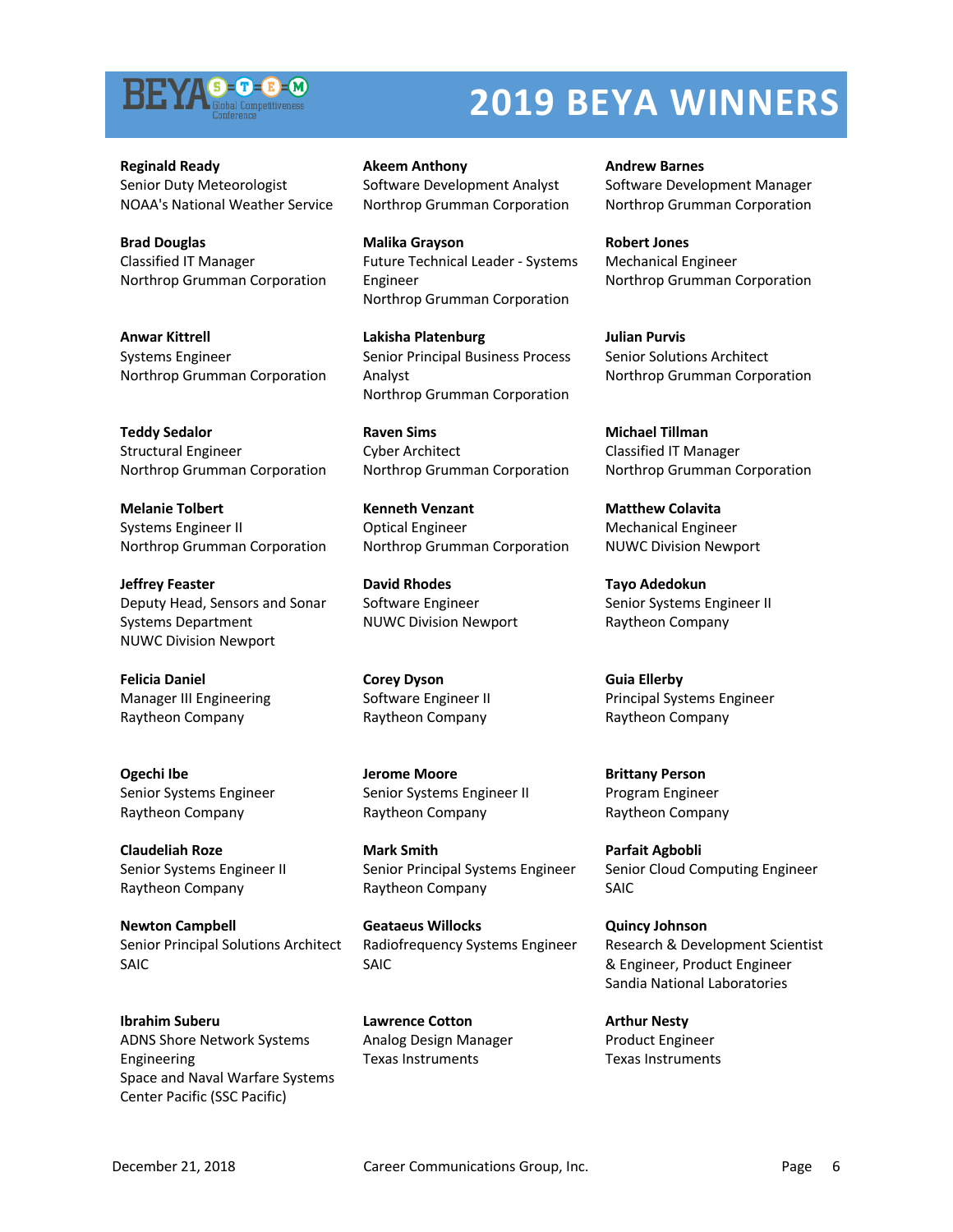

**Jerthwin Prospere** Product Engineer Manager Texas Instruments

**Craig Smith** Senior Project Engineer The Aerospace Corporation

**Michael Davis** Material Process & Physics Chemical Engineer The Boeing Company

**Jeffrey Gabeau** Lead Mechanical System Design & Analysis Engineer The Boeing Company

**Jeffrey Hutchinson** Air Safety Investigator The Boeing Company

#### **Samuel Ndaro**

Manager, Defense Modification and Sustainment Engineering The Boeing Company

**Azzreal Pugh** Chemical Engineer The Boeing Company

**Keleghai "Kiki" Tatah Mentan** Product Review Engineer The Boeing Company

**Brandon Tyson** Project Manger and Team Lead, Global IT Service Desk The Boeing Company

**Darin McNeal** Senior Project Engineer The Aerospace Corporation

**Derek Anderson** Chief Engineer, Logistics Products and Services The Boeing Company

**Gabriel Dotson** Electromagnetics Effects Engineer The Boeing Company

**Tyra Gilyard** Director, F-15 Mission Systems; Strike, Surveillance & Mobility The Boeing Company

**Uche Iheadindu** Software Engineering Manager The Boeing Company

**Sofia Negash** Government Contracts Manager The Boeing Company

**Kevin Raife** Network Wireless Architect The Boeing Company

**James Thomas** Manager, Airborne Warning & Control System (AWACS) Ground Systems The Boeing Company

**Kira Van Niel** Program Manager, Global Engineering and External Technical Affiliations The Boeing Company

**Chibueze Ogamba** Engineering Manager The Aerospace Corporation

**Terrence Chance** Finance Controller to the Office of the Chief Information Officer The Boeing Company

**Phillip Fontenot** Operations Manager, Executive Transport and Services The Boeing Company

**Tamika Grandy** Chief of Staff, IT Engineering Systems The Boeing Company

**Clarissa Jones** Senior Manager, Training & Professional Services, Modifications and Conversions The Boeing Company

**Seyi Onagoruwa** Senior Manager, Propulsion Engines and Auxiliary Power Unit Team The Boeing Company

**Dujuan Sevillian** Human Factors Systems Engineer-Scientist The Boeing Company

**Troy Thompson** Product Manager, Boeing Global Services Engineering Modifications and Maintenance Interiors The Boeing Company

**Lincoln Williams** Senior Manager, Supply Chain Systems The Boeing Company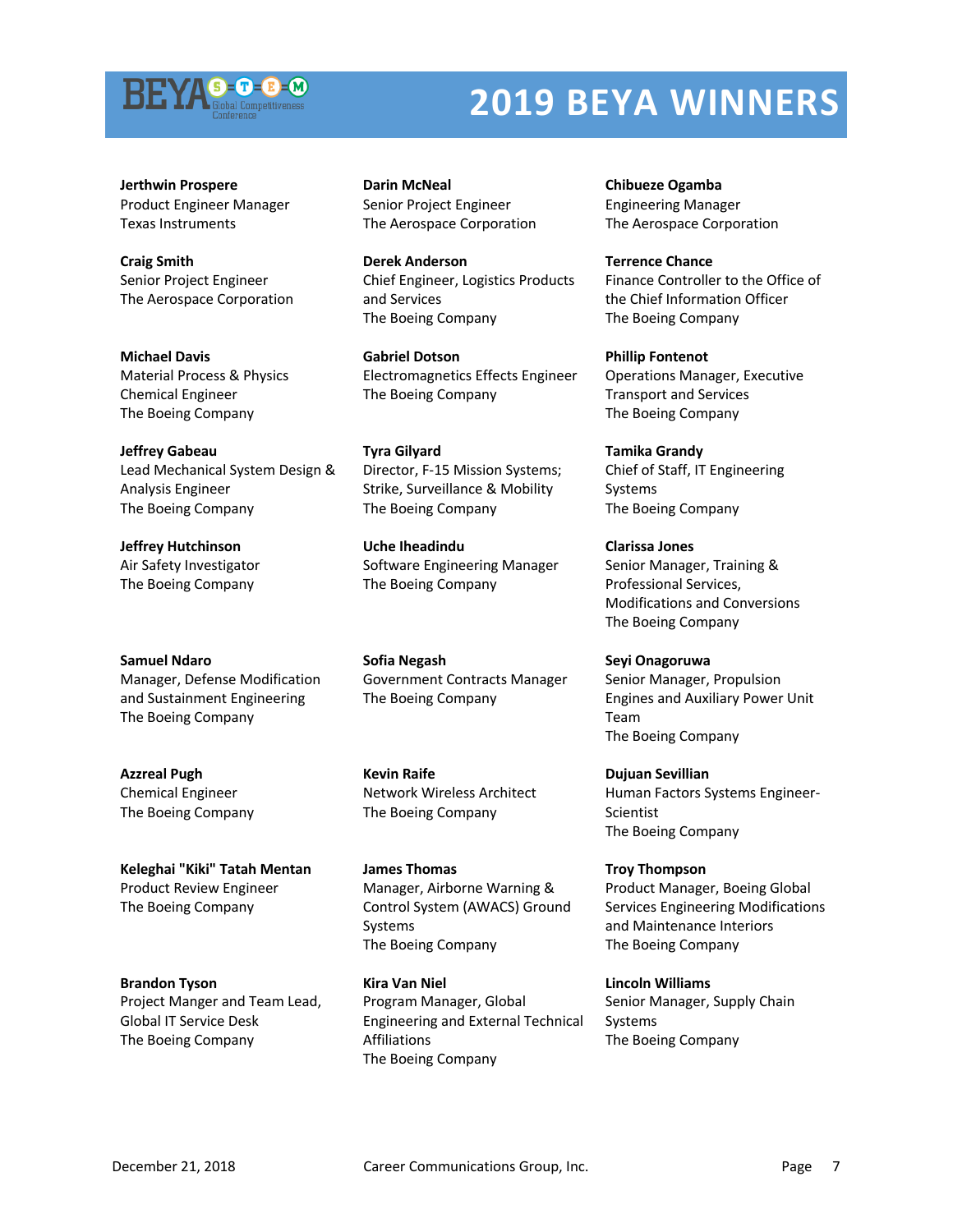

**Saam Ahmadi** Group Leader The MITRE Corporation

**Joseph Patrick** Portfolio Manager The MITRE Corporation

**Jordon Davis** Deputy Commander U.S. Army Corps of Engineers

**Bradford Steed** Supervisory Research Civil Engineer U.S. Army Corps of Engineers

**Allice Gholson** LT - Civil Engineer U.S. Coast Guard

**Jack Rhodes** Deputy PM, Military GPS User Equipment Inc 1 United States Air Force

**Ephraim Y. Befecadu** Technical Chief and Lead System Engineer United States Army

**Jason McDowell** Construction Engineering Technician / Survey and Design Cell Officer-in-Charge United States Army

**Chatom Warren** Executive Officer United States Army

**Morris Hampton** Reactor Mechanical Assistant United States Navy

**Nadya Huleatt** Senior Communications Engineer The MITRE Corporation

**Theron Brower** Program Manager, Identification at Range Integrated Sensor (IRIS) U.S. Air Force Research Laboratory

**Brittany Kendrick** Civil Engineer U.S. Army Corps of Engineers

**Sarah Sullivan** Sexual Assault Response Coordinator U.S. Army Corps of Engineers

**Marvis Randy Joseph** Readiness and Emergency Management Flight Commander United States Air Force

**Gerve' Tillman** Weather System Follow-on Systems Engineer United States Air Force

**Zinnah Hellman** Chief, Military Construction Branch United States Army

**Elizabeth Moton** Executive Officer United States Army

**Henry Williams** Technical Engineer NCO United States Army

**Andreas Jackson** Reactor Controls Division Officer United States Navy

**Luz Mahecha-Martinez** Senior Health, Social and Behavioral Scientist The MITRE Corporation

**Ainoghena Igetei** Engineer U.S. Air Force Research Laboratory

**Askelon Parker** Architect U.S. Army Corps of Engineers

**French Pope** Operations Officer U.S. Army Prime Power School

**Dmitri Mitchell** F-15E Fighter Pilot United States Air Force

**Demarcus Barrow** Vertical Engineer Platoon Sergeant United States Army

**Windsor L. Jones** Chief Evaluator Modeling and Simulation United States Army

**Eric Nelson** Command Inspector General United States Army

**Augustus Wright** 125D Geospatial Training Developer United States Army Engineer School

**Sarah Smith** Reactor Training Assistant United States Navy